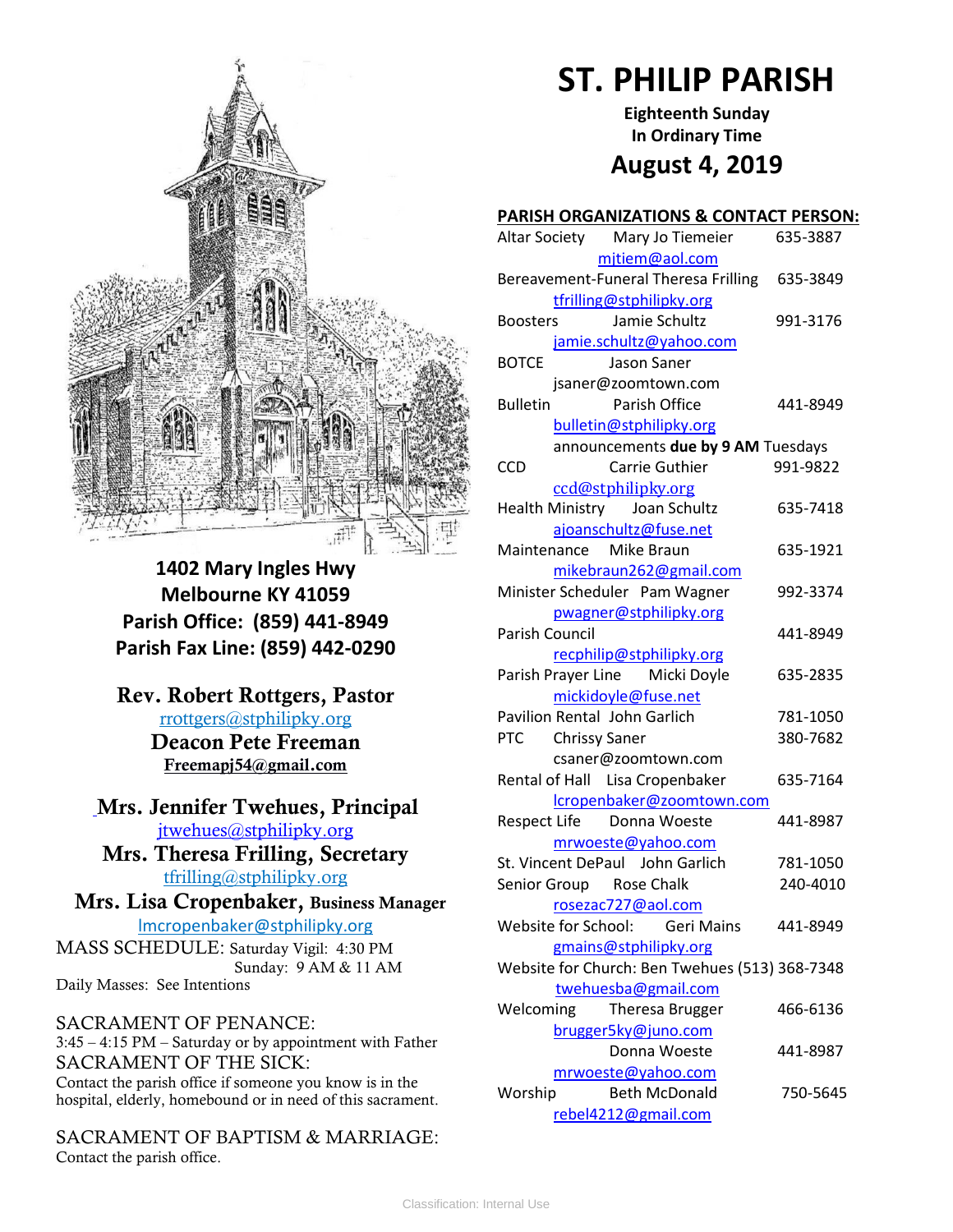## **MASS INTENTIONS**

**Saturday August 3** 4:30 PM Al & Ritz Schultz

#### **Sunday August 4**

9:00 AM Living/Deceased of the Miller Family<br>11:00 AM Della Kinsella Della Kinsella

**Tuesday August 6**

7:00 PM Ruby White

- **Wednesday August 7**
- 8:30 PM Don & Pat Bezold, George & Marie Heiert
- **Friday August 9** 8:30 AM Richard Eten
- **Saturday August 10**
- 4:30 PM Bob Huber

| Sunday              | <b>August 11</b>         |
|---------------------|--------------------------|
| $9:00 \, \text{AM}$ | Reversal of Rowe vs Wade |
| 11:00 AM            | "Birdie" Alberta Sharp   |

## **STEWARDSHIP TOTALS**

July 28<sup>th</sup>

| Stewardship           | \$3,679 |
|-----------------------|---------|
| <b>Utility Fund</b>   | \$120   |
| <b>Endowment Fund</b> | \$325   |
| Norbert F. Ed. Fund   | \$45    |
| Capital Campaign      | \$1,025 |

## **St. Philip Capital Campaign Goal \$305,000**

July  $28<sup>th</sup>$  totals will be updated in next week's bulletin.

Thanks to all who have given to date. **When using your weekly envelope, please mark it "Capital Campaign". If using a blank envelope, please add your Parish ID Number.** If you have any questions you can email [STPCapital@stphilipky.org](mailto:STPCapital@stphilipky.org) or call the rectory @ 859-441-8949.

#### **IMPORTANT DATES**

8/6 Dine to Donate at Raising Cane's 8/12 School Starts 9/7 Virtus Training Session in Parish Ctr. 10/25-26 Fall Scrapbooking event; Parish Center

## **ALTAR FLOWERS WEEKEND OF AUG 3-4**

In Honor of Will, Jenna, Benton Clift & Family.

## **OTHERS FIRST - August**

We have selected Life Learning Center for our August collection. They need the following

**Highlighters**, 8-10 ct. **Markers**, **Blue or Red Ink Pen**s, **Scotch Tape**, **Colored Pencils** (8-10 ct), and **Single Subject Notebooks.** They can also use **Magazines** of any kind, extra **Umbrellas** and new cheap **Ponchos**. The Life Learning Center, located in Covington, is committed to helping people learn, secure and sustain a better way of living through education and care support. Our own parishioner Denise Govan is the Managing Director and Director of Education.

## **ST. PHILIP SCHOOL**

**"Copy Paper Collection"** Assist our school by donating a ream of paper. You can leave in the side vestibule for pick-up. Thank you.

The **2018-2019 yearbooks** have arrived! We will be selling them at the Back to School Bash. Yearbooks are \$15 for the 1st book and \$10 for each additional. Remember we will have old yearbooks for \$5.00 each as well as old Graduation, Confirmation and First Communion photos for \$2.00 each. Exact cash or checks will be accepted.

**Fall into Scrapping Project** Our  $7<sup>th</sup>$  &  $8<sup>th</sup>$  grade students need your help in donating 100 soup/veg/fruit, etc. **cans** 14.5-16 oz. for their Art Project, which they will be working on right after school starts. If you could wash them out and remove the labels so they will be prepped for us to start using them as soon as they come in would be greatly appreciated.

## **Please Keep the PRAYERS Coming for**

**Will Clift** (St. Philip 7<sup>th</sup> grader) He will be in the hospital for weeks any cards and letters to Will Clift can be put in the large manila envelope in the side of church or mail them to: St. Philip School, c/o Will Clift, 1400 Mary Ingles HWY, Melbourne, KY 41059. Please keep Will and his Family in your Prayers.

**ST. PHILIP MAINTENANCE** group will meet Monday August 5th - 6:30pm. There is work for all skill levels. We will be concentrating on getting the school and grounds ready for the first day of class.

## **CONDOLENCES**

Our deepest sympathy goes out to Laura & Phil Sauerbeck on the death of Laura's Sister Catherine "Kate" Rust, to Georgeanne Nagel on the death of her daughter-in-law Gracy Nagel, to Norman "Chip" & Patrice Maus on the death of Chip's Sister.